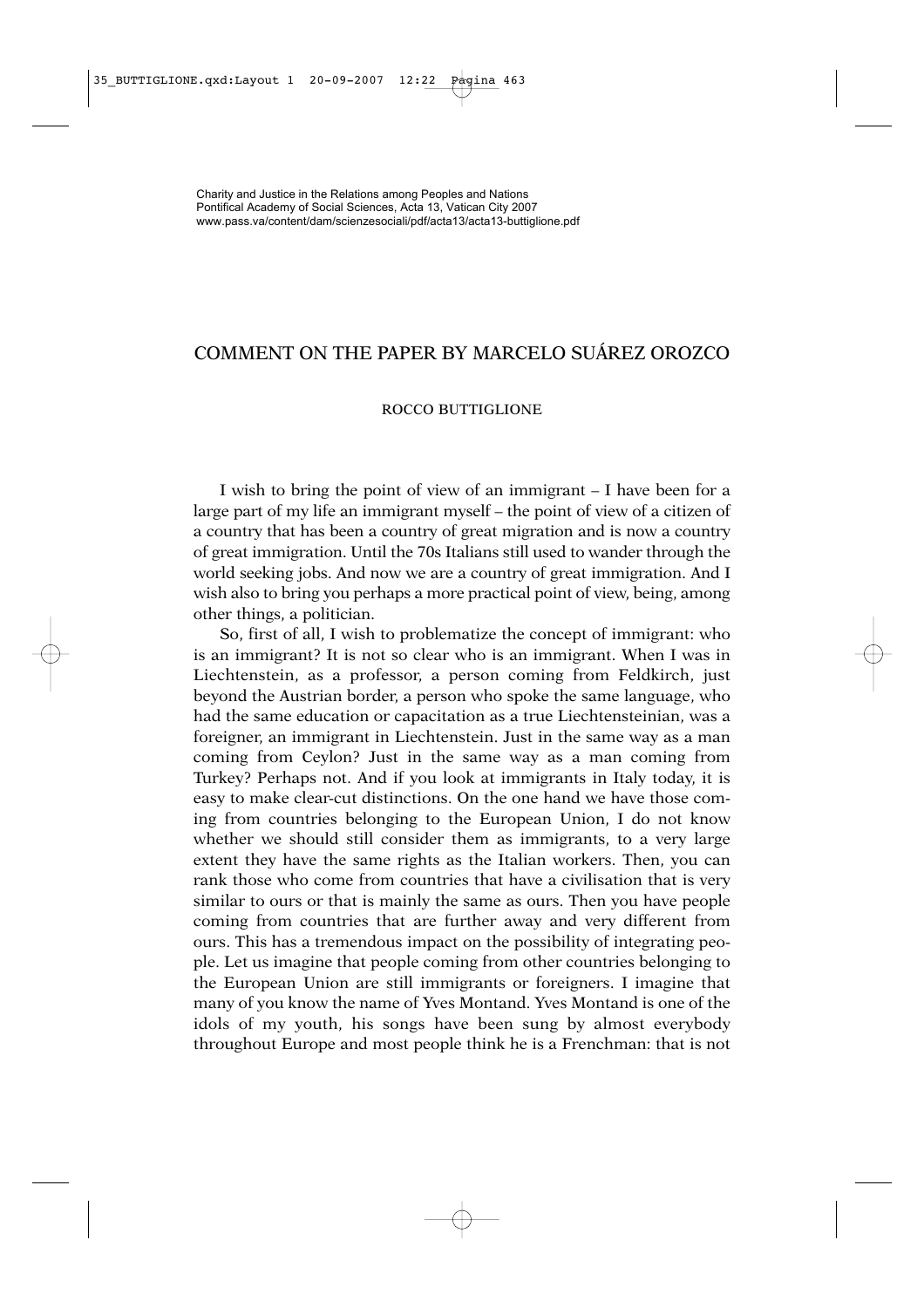so, he is an Italian. What does that mean? That after twenty years an Italian can become a Frenchman, still remaining an Italian somehow. But we know that people coming from Turkey, in Germany, after three generations can still be Turks. You have difficulties in integration; different is the capacity for integration. If you consider the rate of criminality as an index of the capacity for integration you see that people coming from the Philippines, this is rather odd, but they are very easily integrated, they have less criminality than Italian-born people. Is that because they are mainly Christian? Is that because they are mainly women? Perhaps. It is a matter of fact that they are easily integrated. If you take people coming from Latin American countries it is a little bit more difficult, they are not as good as those coming from the Philippines, but, after all, they are not much worse than Italians. If you put 1 as the index of the Italians, they make 1.2. If you consider the stress of immigration and that sort of things, they are easy, comparatively easy to integrate with the exception of one Latin American country, which I will not name, but there are particular reasons for this exception. But if you take people coming from Maghreb, from Islamic countries, you can have twenty, thirty, forty times the rate of criminality of Italians.

And here, from this very simple matter of fact, a first or a second question arises. Do we have a right to select immigrants, to facilitate immigrants who come from countries that stand nearer to us from a cultural point of view and can be more easily integrated, or not? Should we have a legislation that makes distinctions? Some of you know Cardinal Biffi, he said very bluntly, we should facilitate the integration of Christian immigrants. I shall not put it so bluntly, I shall say it in a more politically correct way, shall we have a right of allowing more easily people who stand near to our civilisation and can be more easily integrated? We could make even further distinctions, take Argentinians: most Argentinians have at least one Italian grandfather or grandmother. Should we facilitate them? Perhaps yes, perhaps not, but in any case this is a first milestone for an immigration policy, whether we have the right to select immigrants. Another way of selecting immigrants may be that of selecting those who can be more easily integrated because they have a higher level of education. It goes without saying that another criterion is those who can more easily find a job in our country. And here we enter into another domain that needs careful consideration. We want people who come to work with us and for us, but they are men and they bring with them their families, and these families are made up of human being who have rights. We want workers but what really arrives are